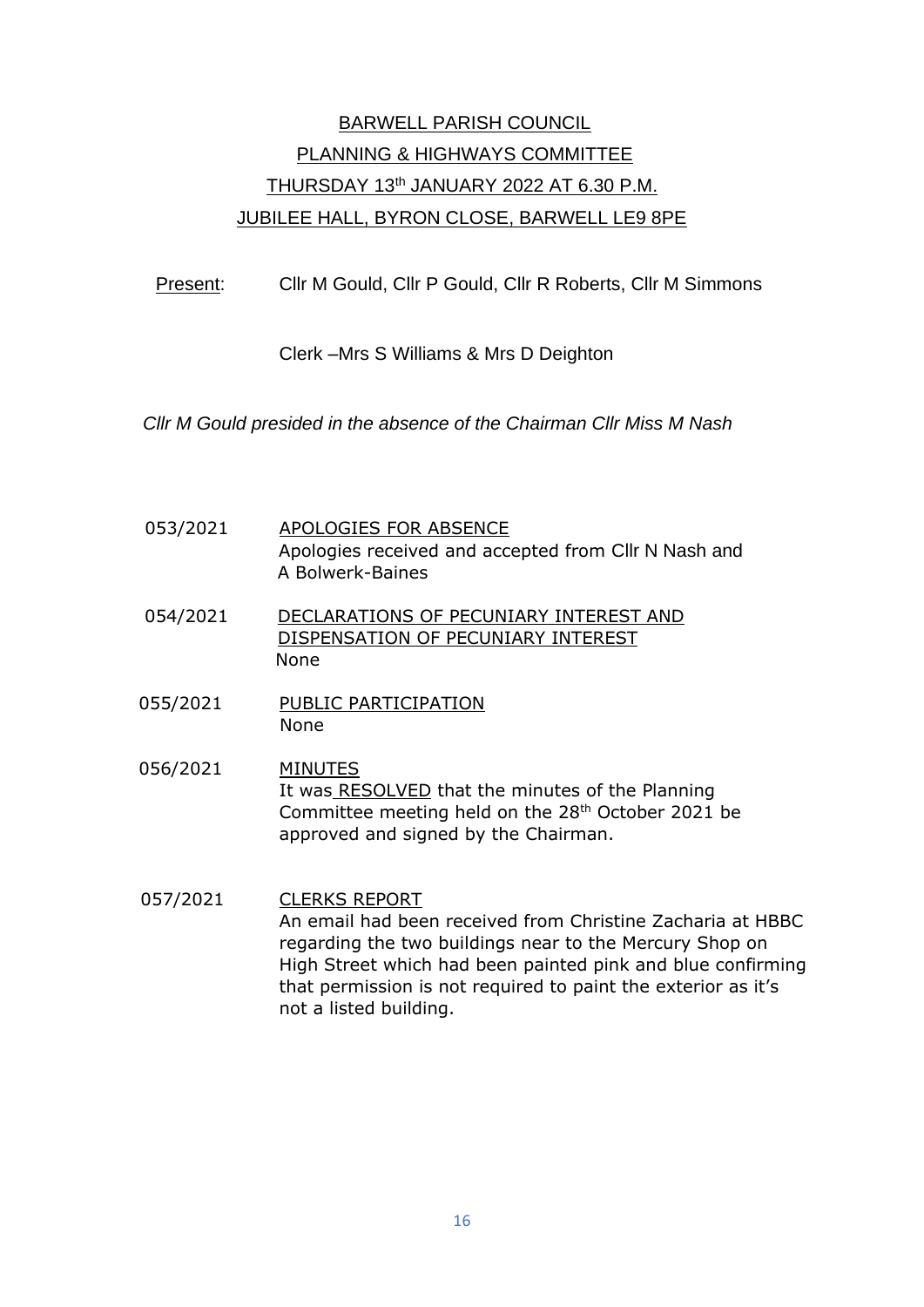## 058/2021 PLANNING APPLICATIONS GRANTED, REFUSED OR WITHDRAWN

Ref. No: 21/00540/FUL

[Demolition of existing workshops and stores and construction](https://pa.hinckley-bosworth.gov.uk/online-applications/centralDistribution.do?caseType=Application&keyVal=QS8ADNIIHW300)  [of new Medical Centre with associated parking and](https://pa.hinckley-bosworth.gov.uk/online-applications/centralDistribution.do?caseType=Application&keyVal=QS8ADNIIHW300)  landscaping - [Land To The Rear Of 59 High Street Barwell](https://pa.hinckley-bosworth.gov.uk/online-applications/centralDistribution.do?caseType=Application&keyVal=QS8ADNIIHW300)  [Leicester Leicestershire LE9 8DS](https://pa.hinckley-bosworth.gov.uk/online-applications/centralDistribution.do?caseType=Application&keyVal=QS8ADNIIHW300) Planning Permission Granted

Ref. No: 21/00949/FUL

[Demolition of existing building \(use class B1c\) and erection of](https://pa.hinckley-bosworth.gov.uk/online-applications/centralDistribution.do?caseType=Application&keyVal=QWUYEGIIFWG00)  [3 no. dwellings \(2 bedroom townhouses\). 100 Kirkby Road](https://pa.hinckley-bosworth.gov.uk/online-applications/centralDistribution.do?caseType=Application&keyVal=QWUYEGIIFWG00)  [Barwell Leicester Leicestershire LE9 8FN](https://pa.hinckley-bosworth.gov.uk/online-applications/centralDistribution.do?caseType=Application&keyVal=QWUYEGIIFWG00) Refused

### Ref. No: 21/01085/CLE

[Application for Lawful Development Certificate \(Existing](https://pa.hinckley-bosworth.gov.uk/online-applications/centralDistribution.do?caseType=Application&keyVal=QYGD4YIIMHN00) Use) to certify existing [use of unit \(Adhesive Label Production\)](https://pa.hinckley-bosworth.gov.uk/online-applications/centralDistribution.do?caseType=Application&keyVal=QYGD4YIIMHN00)  [falls within Use Class B2 \(general industrial\) -](https://pa.hinckley-bosworth.gov.uk/online-applications/centralDistribution.do?caseType=Application&keyVal=QYGD4YIIMHN00) 29 Moat Way [Barwell Leicester Leicestershire LE9 8EY](https://pa.hinckley-bosworth.gov.uk/online-applications/centralDistribution.do?caseType=Application&keyVal=QYGD4YIIMHN00) Certificate of Lawful Existing Use Granted

Ref. No: 21/00768/LBC

[Single storey rear extension -](https://pa.hinckley-bosworth.gov.uk/online-applications/centralDistribution.do?caseType=Application&keyVal=QUHRPLIIHB100) The Old Mill Barwell House [Courtyard Hinckley Road Barwell Leicester Leicestershire LE9](https://pa.hinckley-bosworth.gov.uk/online-applications/centralDistribution.do?caseType=Application&keyVal=QUHRPLIIHB100)  [8DN](https://pa.hinckley-bosworth.gov.uk/online-applications/centralDistribution.do?caseType=Application&keyVal=QUHRPLIIHB100)

Listed Building Approval

Ref. No: 21/00764/HOU

[Single storey rear extension -](https://pa.hinckley-bosworth.gov.uk/online-applications/centralDistribution.do?caseType=Application&keyVal=QUFX28IIFWK00) The Old Mill Barwell House [Courtyard Hinckley Road Barwell Leicester Leicestershire LE9](https://pa.hinckley-bosworth.gov.uk/online-applications/centralDistribution.do?caseType=Application&keyVal=QUFX28IIFWK00)  [8DN](https://pa.hinckley-bosworth.gov.uk/online-applications/centralDistribution.do?caseType=Application&keyVal=QUFX28IIFWK00)

Planning Permission Granted

Ref. No: 21/00169/CONDIT

[Variation of conditions 2 \(plans\) and 9 \(levels\)](https://pa.hinckley-bosworth.gov.uk/online-applications/centralDistribution.do?caseType=Application&keyVal=QO7X6LIILM400) of planning [permissions 18/00751/DEEM to amend site levels, internal](https://pa.hinckley-bosworth.gov.uk/online-applications/centralDistribution.do?caseType=Application&keyVal=QO7X6LIILM400)  [road layout, attenuation pond design, increased service yard](https://pa.hinckley-bosworth.gov.uk/online-applications/centralDistribution.do?caseType=Application&keyVal=QO7X6LIILM400)  [and plant room, increased administration building and](https://pa.hinckley-bosworth.gov.uk/online-applications/centralDistribution.do?caseType=Application&keyVal=QO7X6LIILM400)  [elevation changes to the crematorium](https://pa.hinckley-bosworth.gov.uk/online-applications/centralDistribution.do?caseType=Application&keyVal=QO7X6LIILM400) hall - Land East Of Leicester Road [Barwell Hinckley Leicestershire LE10 3PR](https://pa.hinckley-bosworth.gov.uk/online-applications/centralDistribution.do?caseType=Application&keyVal=QO7X6LIILM400) Planning Permission Granted

Ref. No: 21/00814/HOU [Single storey side extension -](https://pa.hinckley-bosworth.gov.uk/online-applications/centralDistribution.do?caseType=Application&keyVal=QV255MII09O00) 105 Byron Street Barwell [Leicester Leicestershire LE9 8FE](https://pa.hinckley-bosworth.gov.uk/online-applications/centralDistribution.do?caseType=Application&keyVal=QV255MII09O00) Planning Permission Granted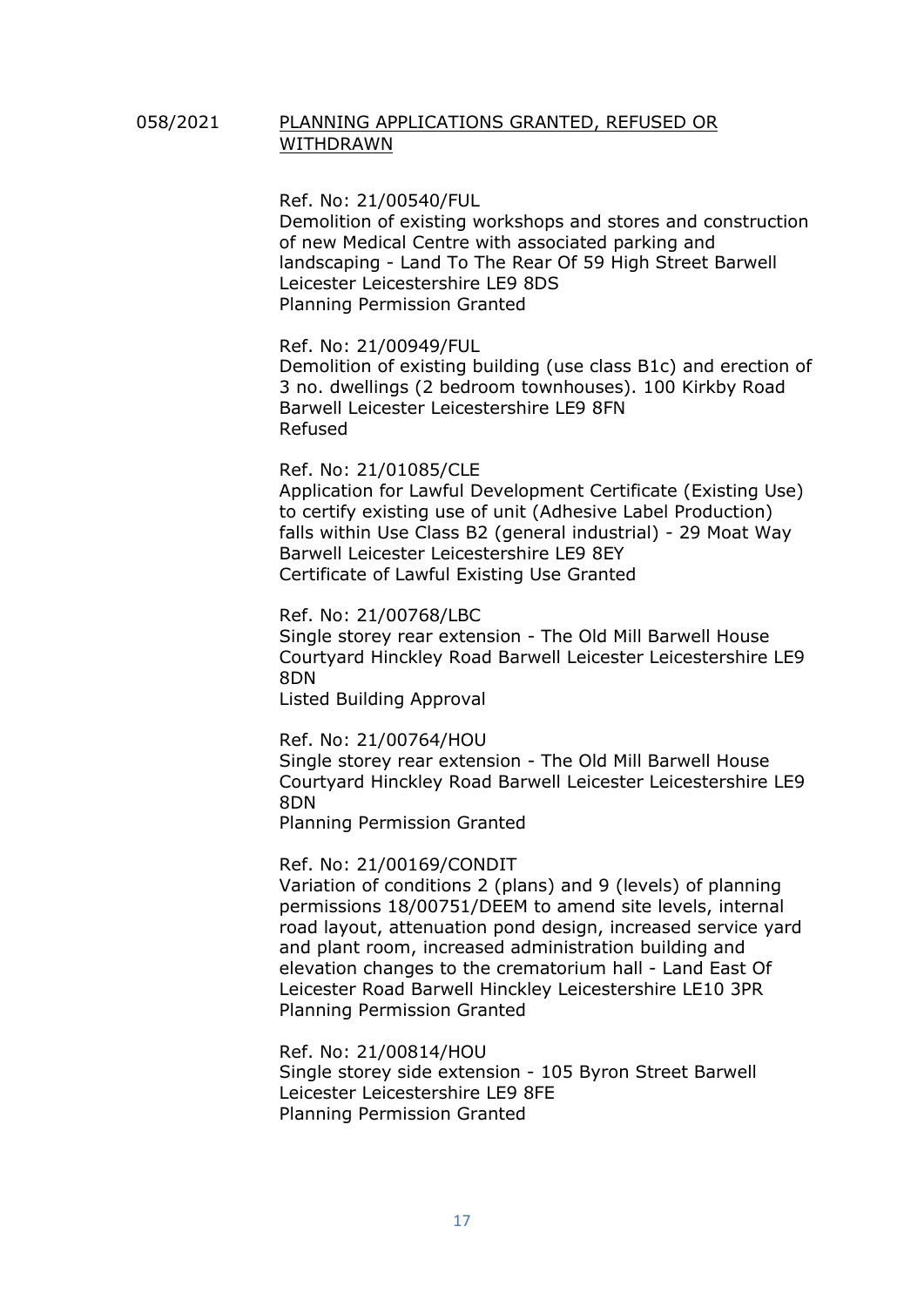Ref. No: 21/00365/FUL Proposed stable block - [Land At Rear Of Penbryn 156 Shilton](https://pa.hinckley-bosworth.gov.uk/online-applications/centralDistribution.do?caseType=Application&keyVal=QQ4FUSIIFZG00)  [Road Barwell Leicester Leicestershire LE9 8BN](https://pa.hinckley-bosworth.gov.uk/online-applications/centralDistribution.do?caseType=Application&keyVal=QQ4FUSIIFZG00) Planning Permission Granted

Ref. No: 21/01097/FUL [Single storey front extension with ramped access -](https://pa.hinckley-bosworth.gov.uk/online-applications/centralDistribution.do?caseType=Application&keyVal=QYPME7IIFKO00) 146 [Hinckley Road Barwell Leicester Leicestershire LE9 8DN](https://pa.hinckley-bosworth.gov.uk/online-applications/centralDistribution.do?caseType=Application&keyVal=QYPME7IIFKO00) Planning Permission Granted

Ref. No: 21/00737/HOU [Two storey front extension and application of render to](https://pa.hinckley-bosworth.gov.uk/online-applications/centralDistribution.do?caseType=Application&keyVal=QU6NS7IIJ0100)  existing exterior - [44 Regent Street Barwell Leicester](https://pa.hinckley-bosworth.gov.uk/online-applications/centralDistribution.do?caseType=Application&keyVal=QU6NS7IIJ0100)  [Leicestershire LE9 8GX](https://pa.hinckley-bosworth.gov.uk/online-applications/centralDistribution.do?caseType=Application&keyVal=QU6NS7IIJ0100) Planning Permission Granted

Ref. No: 21/00543/HOU [Single storey front and rear extensions -](https://pa.hinckley-bosworth.gov.uk/online-applications/centralDistribution.do?caseType=Application&keyVal=QSA52QIIINP00) 46 Kerry Close [Barwell Leicester Leicestershire LE9 8HT](https://pa.hinckley-bosworth.gov.uk/online-applications/centralDistribution.do?caseType=Application&keyVal=QSA52QIIINP00) Planning Permission Granted

Ref. No: 21/00935/OUT [Residential development for one dwelling \(Outline-](https://pa.hinckley-bosworth.gov.uk/online-applications/centralDistribution.do?caseType=Application&keyVal=QWNJQCIIMKG00) access only) - [64 Stapleton Lane Barwell Leicester Leicestershire LE9](https://pa.hinckley-bosworth.gov.uk/online-applications/centralDistribution.do?caseType=Application&keyVal=QWNJQCIIMKG00)  [8HE](https://pa.hinckley-bosworth.gov.uk/online-applications/centralDistribution.do?caseType=Application&keyVal=QWNJQCIIMKG00) Withdrawn

## 059/2021 PLANNING APPLICATIONS

RESOLVED that the following comments are sent to Hinckley and Bosworth Borough Council –

21/01379/TPO

Works to T1 Oak Tree

#### **136 Byron Street, Barwell, LE9 8FD**

## **NO OBJECTIONS PROVIDING NO MORE THAN 20% IS TAKEN FROM TREE**

21/01326/HOU

Two storey and single storey side extension, front porch and lean-to canopy roof and other alterations

#### **47 Galloway Close, Barwell, LE9 8HL**

### **OBJECTIONS**

DM10 Over development of site